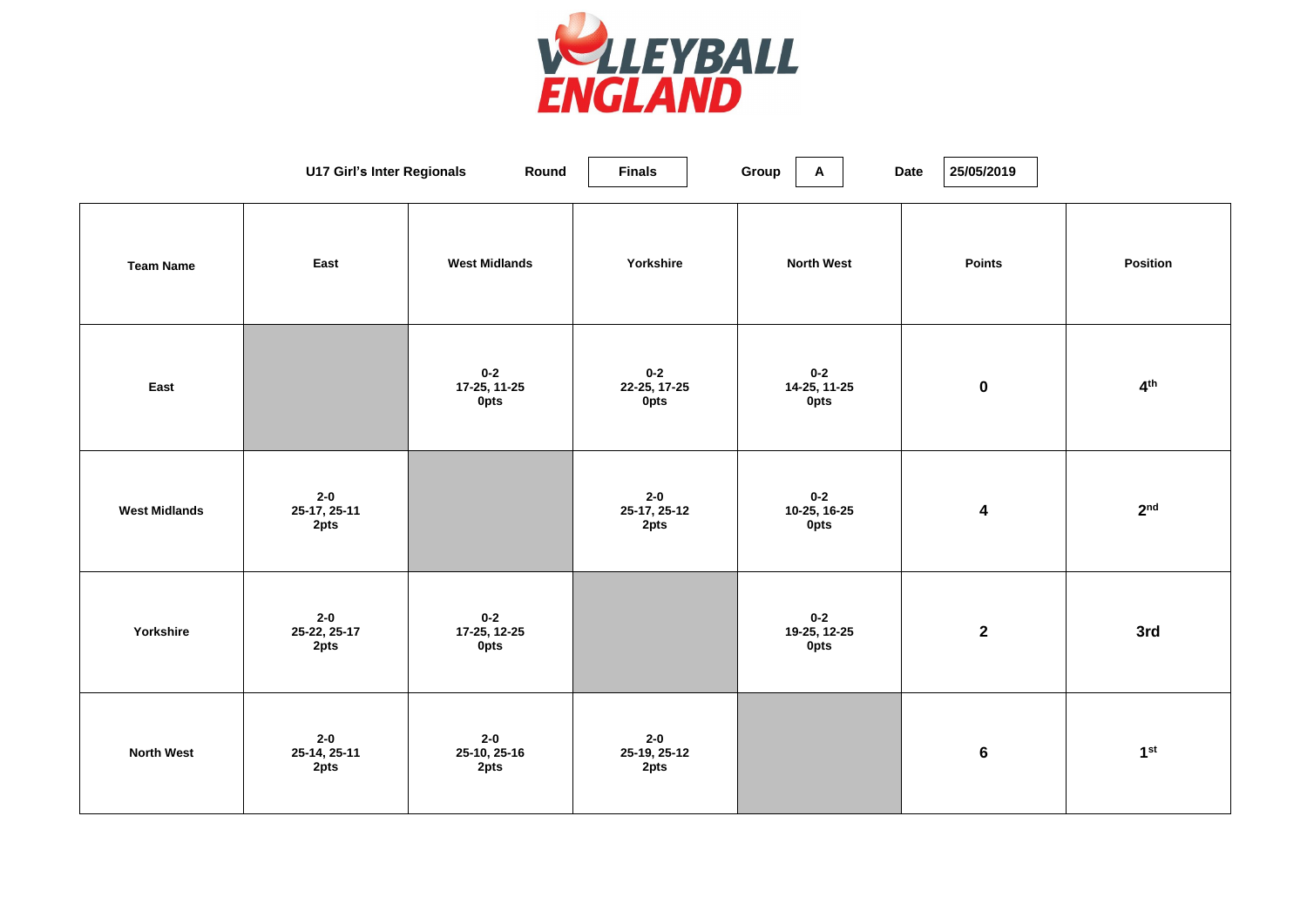

|                      | <b>U17 Girl's Inter Regionals</b>      | Round                                         | <b>Finals</b>                          | Group<br>B                      | <b>Date</b><br>25/05/2019 |                 |
|----------------------|----------------------------------------|-----------------------------------------------|----------------------------------------|---------------------------------|---------------------------|-----------------|
| <b>Team Name</b>     | <b>East Midlands</b>                   | <b>South West</b>                             | London                                 | <b>South East</b>               | <b>Points</b>             | <b>Position</b> |
| <b>East Midlands</b> |                                        | $0 - 2$<br>21-25, 12-25<br><b>Opts</b>        | $0 - 2$<br>16-25, 15-25<br><b>Opts</b> | $2 - 0$<br>25-17, 25-15<br>2pts | $\mathbf{2}$              | 3 <sup>rd</sup> |
| <b>South West</b>    | $2 - 0$<br>25-21, 25-12<br>2pts        |                                               | $2 - 1$<br>23-25, 25-11, 15-13<br>2pts | $2 - 0$<br>25-9, 26-16<br>2pts  | $6\phantom{1}$            | 1 <sup>st</sup> |
| London               | $2 - 0$<br>25-16, 25-15<br>2pts        | $1 - 2$<br>25-23, 11-25, 13-15<br><b>Opts</b> |                                        | $2 - 0$<br>25-11, 25-10<br>2pts | 4                         | 2 <sup>nd</sup> |
| <b>South East</b>    | $0 - 2$<br>17-25, 15-25<br><b>Opts</b> | $0 - 2$<br>9-25, 16-25<br><b>Opts</b>         | $0 - 2$<br>11-25, 10-25<br><b>Opts</b> |                                 | $\mathbf 0$               | 4 <sup>th</sup> |